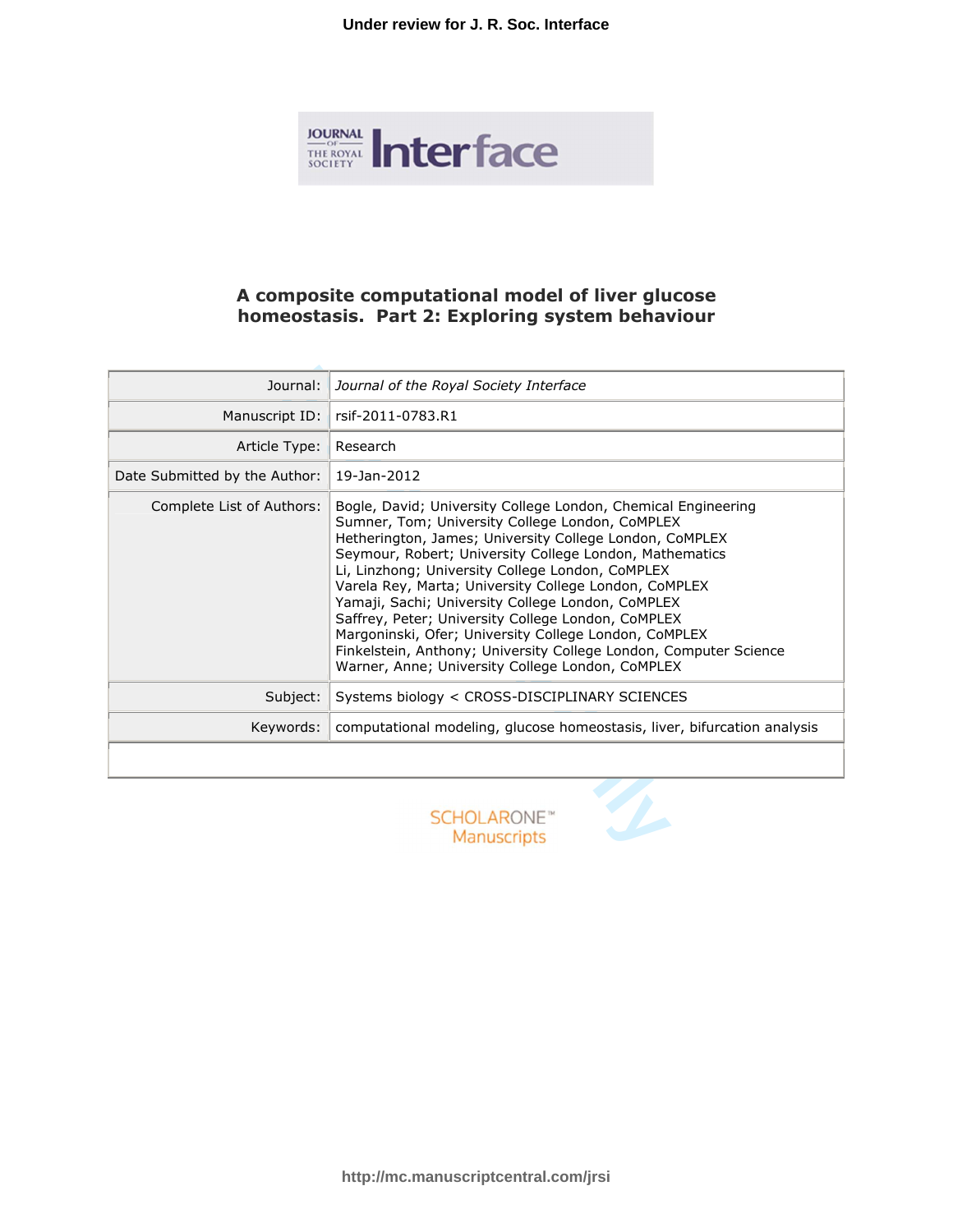# **A composite computational model of liver glucose homeostasis. Part 2: Exploring system behaviour**

T. Sumner<sup>4</sup>, J. Hetherington<sup>1,2</sup>, R.M. Seymour<sup>1,</sup>, L. Li<sup>1,2</sup>, M. Varela Rey<sup>2</sup>, S. Yamaji<sup>2</sup>, P. Saffrey<sup>3</sup>, O. Margoninski<sup>2,3</sup>, I.D.L. Bogle<sup>4†</sup>, A. Finkelstein<sup>3</sup>, A. Warner<sup>2</sup>

**For Form CONTROVIDY ASSEMALATE SCALE ASSAURATE SCALE ASSAURANCE CORRECT ACTE CORRECT AND MODEL CORRECT ACTION ON CLACTIVE COLLEGE LONDON, Gower Street, London 1<br>
<b>For Review Only COLLEGE LONDON, Gower Street, London 1**<br> CoMPLEX (All authors) and <sup>1</sup>Mathematics, <sup>2</sup>Cell & Developmental Biology, <sup>3</sup>Computer Science, <sup>4</sup>Chemical Engineering, University College London, Gower Street, London WC1E 6BT

†Corresponding author: Professor David Bogle, Department of Chemical Engineering, University College London, Gower Street, London WC1E 6BT. email: d.bogle@ucl.ac.uk

**Running title:** Exploring Model of Glucose Homeostasis

**Key words**: computational modeling, glucose homeostasis, liver, bifurcation analysis **Word count**: 3538

Present addresses:

M.Varela Rey: CICbioGUNE-CIBERehd, Metabolomic Unit, Parque Tecnologico de Vizcaya, Ed.801-A, C.P.48160-Derio, Vizcaya, Spain

S. Yamaji: Burnham Institute, North Torrey Pines Road, California USA.

J.Hetherington: Centre for Computational Science, Department of Chemistry, University College London, WC1H 0AJ

O.Margoninski: Verisign, Route des Arsenaux 41, Case Postale 249, Fribourg 1705 Switzerland

P.Saffrey: Division of Cancer Sciences and Molecular Pathology, Pathology Department, Western Infirmary, Dumbarton Road Glasgow United Kingdom G11 6NT

L.Li: Institute for Energy Technology, Instituttveien 18, 2007 Kjeller, Norway

T.Sumner, Institute for Animal Health, Pirbright Laboratory, Ash Road, Pirbright, Surrey, GU24 0NF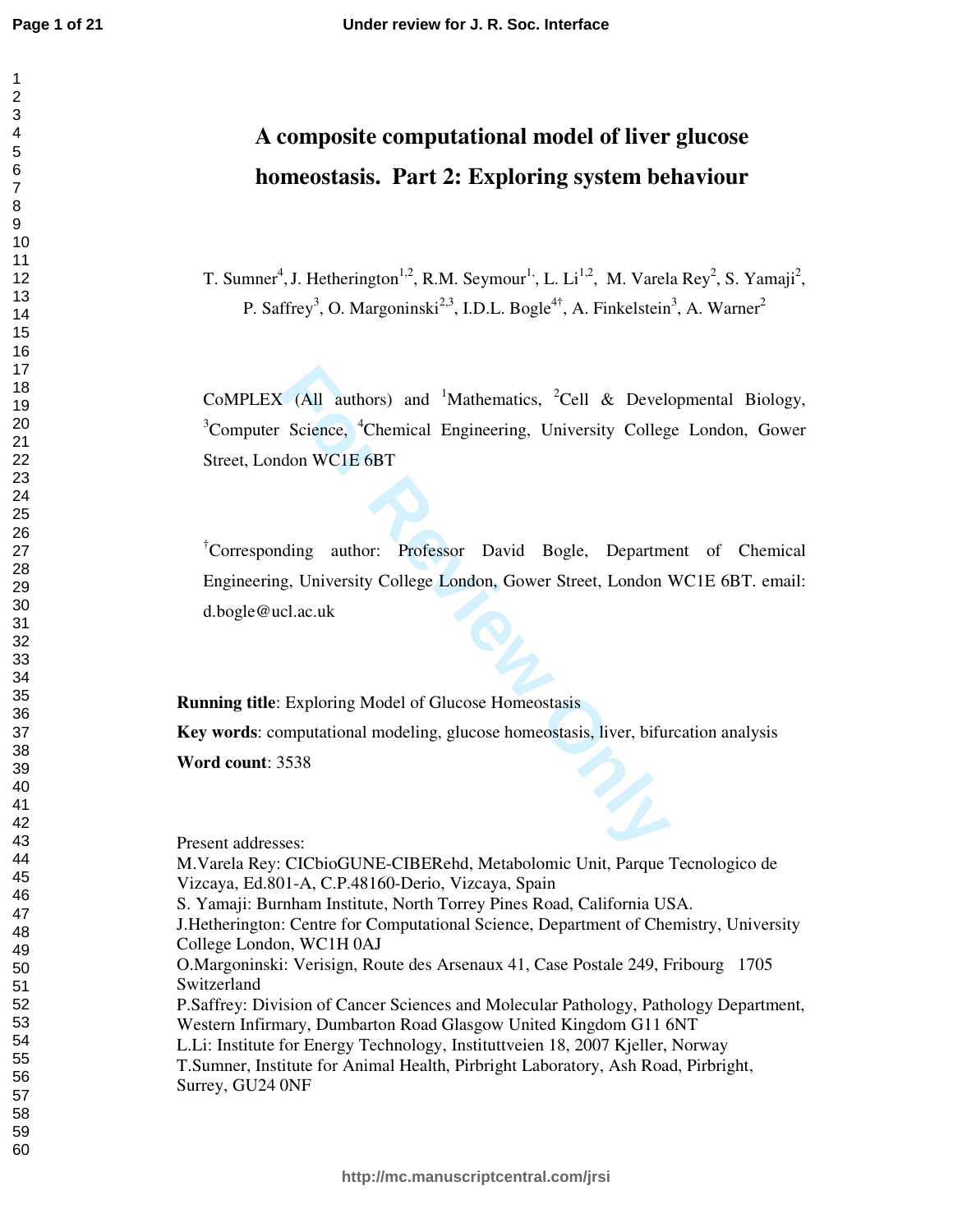## **1. Abstract**

Using a composite model of the glucose homeostasis system, consisting of seven interconnected submodels, we enumerate the possible behaviours of the model in response to variation of liver insulin sensitivity and dietary glucose variability. The model can reproduce published experimental manipulations of the glucose homeostasis system and clearly illustrates several important properties of glucose homeostasis - boundedness in model parameters of the region of efficient homeostasis, existence of an insulin sensitivity that allows effective homeostatic control, and the importance of transient and oscillatory behaviour in characterising homeostatic failure. Bifurcation analysis shows that the appearance of a stable limit cycle can be identified.

# **2. Introduction**

**Example 12**<br> **Example 12**<br> **Formalist Control, and the importance of transient and of<br>
<b>Formalist Conduct Conducts** Characterize Connection<br> **Formalist Conducts**<br> **Formalist Conducts**<br> **Formalist Conducts**<br> **Formalist Con** Complex biological systems involve many interacting phenomena which often need to be explored together to understand system behaviour. In a companion paper [1] we presented a composite model of glucose homeostasis using seven distinct validated models combined together in a model management system [2]. The power of this approach is that it permits the use of ordinary differential equation models from a wide range of sources and allows models to be reused and replaced easily to test alternative hypotheses. There have been few comprehensive system level models of physiological systems covering many scales [3]. However the ability to tie biological phenomena to system level behaviour, particularly in clinical applications where most information is obtained from various parts of the system, will be important in the future.

The seven component models for glucose homeostasis which constitute the composite model presented in [1] are as follows: (A) Glucagon Receptor Model for the activation of a Gprotein coupled receptor by a hormone stimulus, (B) Calcium Model for the calcium signalling pathway activated by IP3, (C) Cyclic AMP model representing the activation of the G-protein α-subunit of the Glycogen Receptor Model, (D) Insulin Model for the insulin receptor and associated pathway, (E) Blood Model to describe the movements of glucose between the blood, the liver and the pancreas, (F) Glycogenolysis Model representing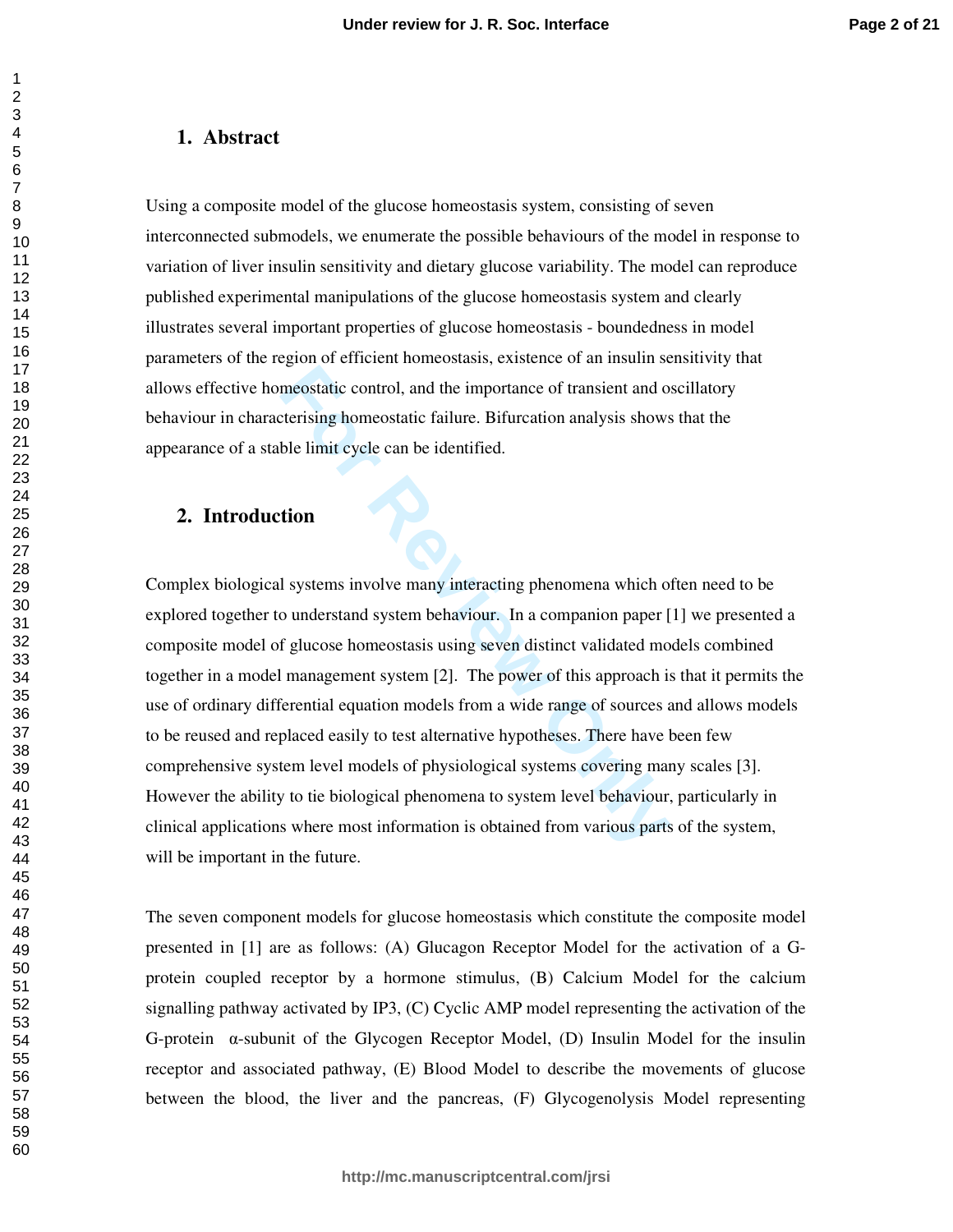#### **Under review for J. R. Soc. Interface**

glycogen breakdown and synthesis, and (G) Pancreas Model for the production of the hormones glucagon and insulin. The detailed models are given in [1], Appendix A. All models are available at http://www.compbio.org./models.html

The model was validated against data for the homeostatic response to a range of glucose challenges, to demonstrate the existence and correct behaviour of ultradian oscillations under appropriate conditions, and to match observed experimental behaviour in response to a glucagon challenge [4].

rement of glucose has demonstrated the presence of ultrated [5,6]. Although originally considered to have their gentleen increasing interest in the role of the liver. In the cosite model to confirm that this phenomenon occ Continuous measurement of glucose has demonstrated the presence of ultradian blood glucose oscillations [5,6]. Although originally considered to have their genesis in the pancreas there has been increasing interest in the role of the liver. In the companion paper [1] we used the composite model to confirm that this phenomenon occurs as a result of feedback between pancreas and liver, first identified by Sturis et al. [7]. However it has not been possible until now to undertake a more comprehensive analysis of the oscillatory behaviour of the composite system and this is developed in this paper.

Specifically, here we explore the behaviour of the composite model in response to a range of glucose challenges. We focus on insulin sensitivity because this is the variable that is most susceptible to lifestyle changes and most affected by diet. It therefore has the biggest impact on human health. In particular we seek to ascertain the quantitative behaviour of the expected ultradian oscillations to demonstrate the power of using systems biology models.

### **3. Exploring System Behaviour**

In order to explore the system's oscillatory behaviour, the qualitative and quantitative behaviour of the blood glucose output was explored in the plane of parameter space described by the external glucose stimulus, *M,* and the threshold value for the Hill function describing the hepatocyte insulin response,  $t_I$ . *M* is the glucose input to the Blood Cell Glucose Transport model (Model E of [1]), and  $t_I$  models the resistance of action by hepatocytes to insulin in the Insulin model (Model D of [1]). The correct response of the liver to insulin is important in the regulation of blood glucose. In particular, insulin resistance in which the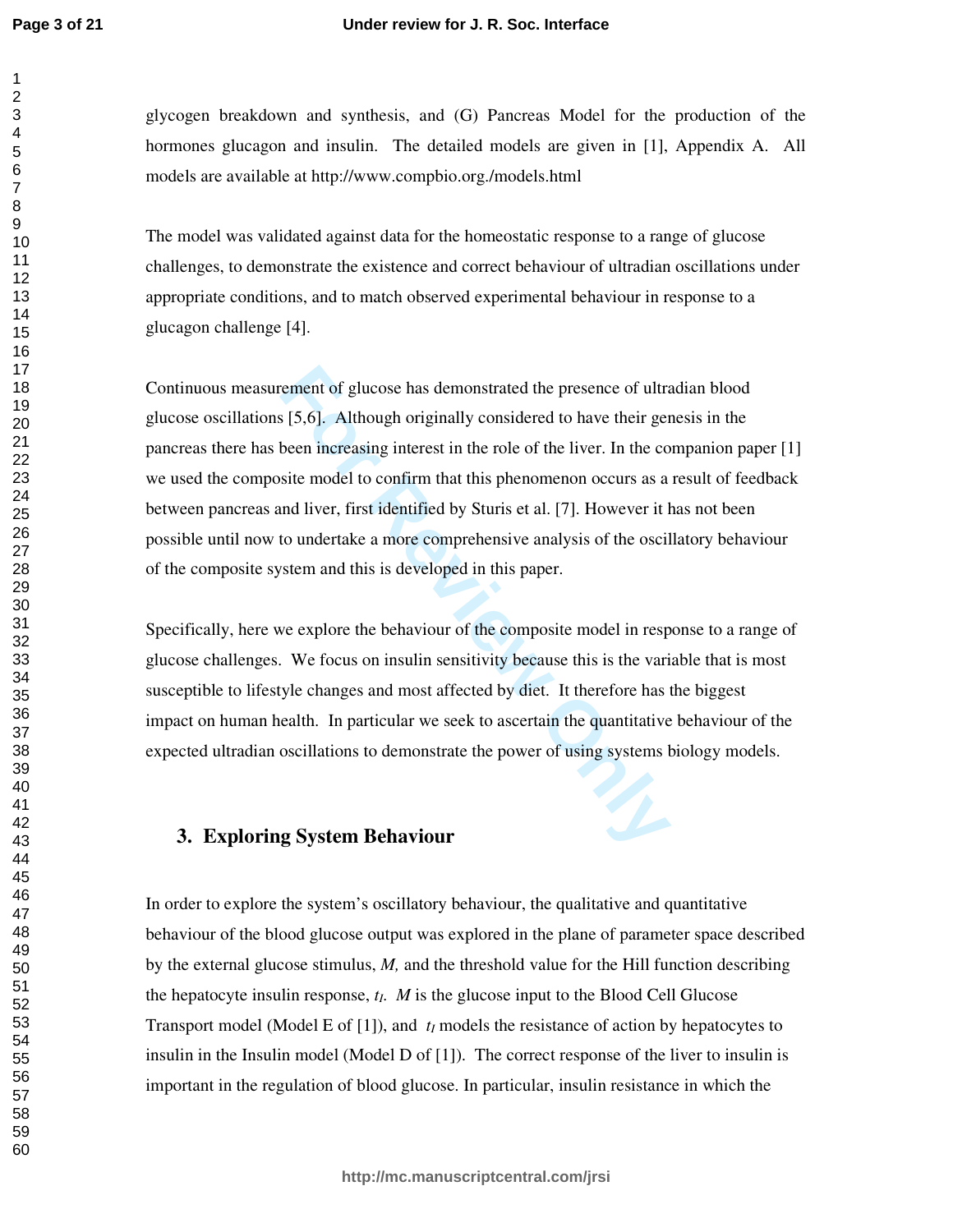response of the liver to insulin is below the normal level is a major cause of type 2 diabetes, which accounts for over 90% of diabetes cases globally [8].

In all cases  $M(t)$  is modelled as a step-function describing a sudden-onset, subsequently sustained glucose input. Also a step function is the normal test for dynamic systems to demonstrate significant effects in a consistent manner. Instead of insulin resistance, it is more useful to refer to insulin sensitivity which is given by  $1 - t_I$  and this value is used in the graphs presented in this paper. Fig 1 shows three example outputs of the model for different values of *tI*: stable fixed point solution, oscillatory solution and stable fixed point solution reached via a transient overshoot. Our previous paper [1] gave a series of specific time course results using the model: figure 6 showed the formation of the limit cycle, fig 9 time courses for various values of glucose demand, and fig 10 response to a glucagon challenge.

#### FIGURE 1 NEAR HERE

The model: figure 6 showed the formation of the limit of the model: figure 6 showed the formation of the limit of values of glucose demand, and fig 10 response to a glucal values of glucose demand, and fig 10 response to a The parameter  $t_I$  is a derived one so it is instructive to determine how it relates to normal and diabetic states. In most studies insulin resistance was inferred from insulin or peptide measurements and was not directly measured [9]. Weyer et al [9] give the following ranges for insulin: fasting healthy Caucasians  $23\pm9$  micro-Unit l<sup>-1</sup>; fasting diabetic  $44\pm21$  micro-Unit l<sup>-1</sup>; and 2 hours after a meal healthy 100 $\pm98$  micro-Unit l<sup>-1</sup> and diabetic 242 $\pm204$  micro-Unit  $1<sup>-1</sup>$ . A Unit is 45 µg of insulin. We have assumed that our units of insulin are at the maximum normal levels produced by the pancreas (see [1] supplementary material) and have assumed that the 2 hour data for a diabetic patient would be approximately equal to this. For our model a value of  $t_I$  of 1 would be approximately be 240 micro-Unit  $I^1$  and  $t_I$  of 0.5 approximately 120 micro-Unit  $I<sup>-1</sup>$  which is somewhat above the normal level.

A bifurcation analysis was undertaken to explore the changes in the behaviour of the composite model as  $M$  and  $t_I$  were varied. The analysis was performed using the bifurcation analysis package, AUTO [10].

### FIGURE 2 NEAR HERE

 $\mathbf{1}$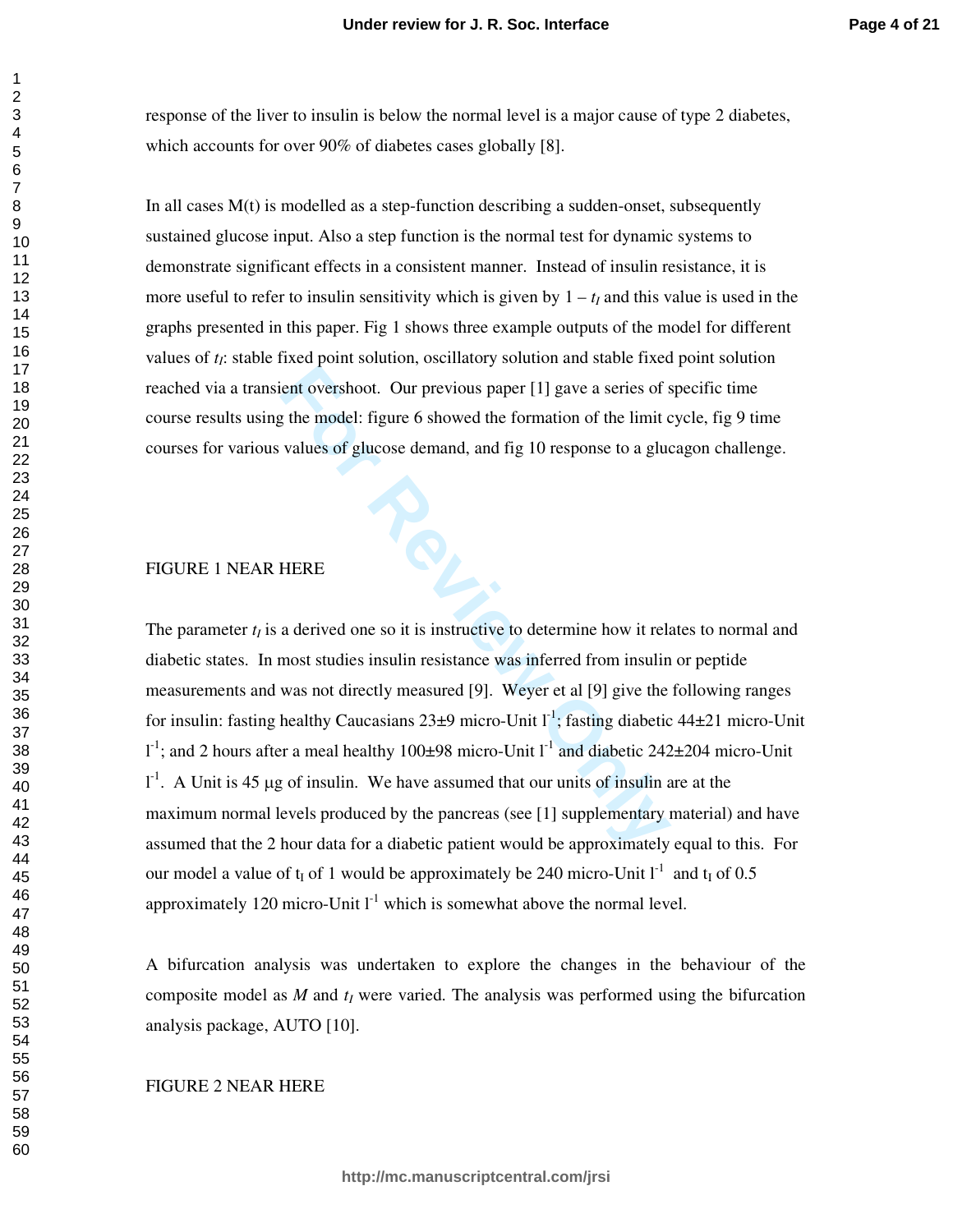The bifurcation diagram in Fig 2 shows the stable solutions of the model with respect to  $t_I$  for three values of  $M = 0.5$ , 5 and 7.5  $\mu$ M of blood glucose (as noted above the x-axis shows (*1tI*), such that increasing values indicate increased sensitivity to insulin). For low values of insulin sensitivity there is a stable fixed point of blood glucose, the value of which depends on the value of *M*. As the sensitivity to insulin is increased the blood glucose output undergoes a Hopf bifurcation at which an oscillatory solution (a stable limit cycle) emerges from the stable fixed point. As the insulin sensitivity is increased further the mean blood glucose level (time averaged mean) decreases but with an associated increase in the amplitude of the ultradian oscillations. Insulin sensitivity therefore has a significant effect on the stable blood glucose level resulting from a sustained glucose input, with insulin acting to lower that level. This however, is at the cost of transient glucose (ultradian) oscillations.

**EXECUTE:**<br> **For Formal Constant Constant Constant Constant Constant Constant Constant Constant Constant Constant Constant Constant Constant Constant Property is a state cost of transient glucose (ultradian n sensitivity a** The value of insulin sensitivity at which the Hopf bifurcation occurs also varies with the level of the external glucose challenge, *M*. For higher glucose inputs the onset of the limit cycle occurs at lower values of insulin sensitivity. The larger the glucose input the greater the production of insulin by the pancreas and the less sensitive the liver needs to be to observe ultradian oscillations.

#### FIGURE 3 NEAR HERE

Figure 3 shows that at low insulin sensitivity (high insulin resistance) the level of sustained glucose input has a significant effect on the stable blood glucose level. However at high sensitivities (low resistance) the mean level (time averaged mean) is not significantly affected but transient glucose (ultradian) oscillations occur particularly at the higher sensitivities (Fig 2).

When the glucose input  $M$  is driven above 22.5  $\mu$ M/s, in the model, the blood glucose level increases indefinitely. This does not occur *in vivo* where glucose in excess of that which can be converted into glycogen and stored is broken down to provide substrates for fat metabolism. The inclusion of the way in which excess glucose is handled is perhaps the most obvious extension to the composite model.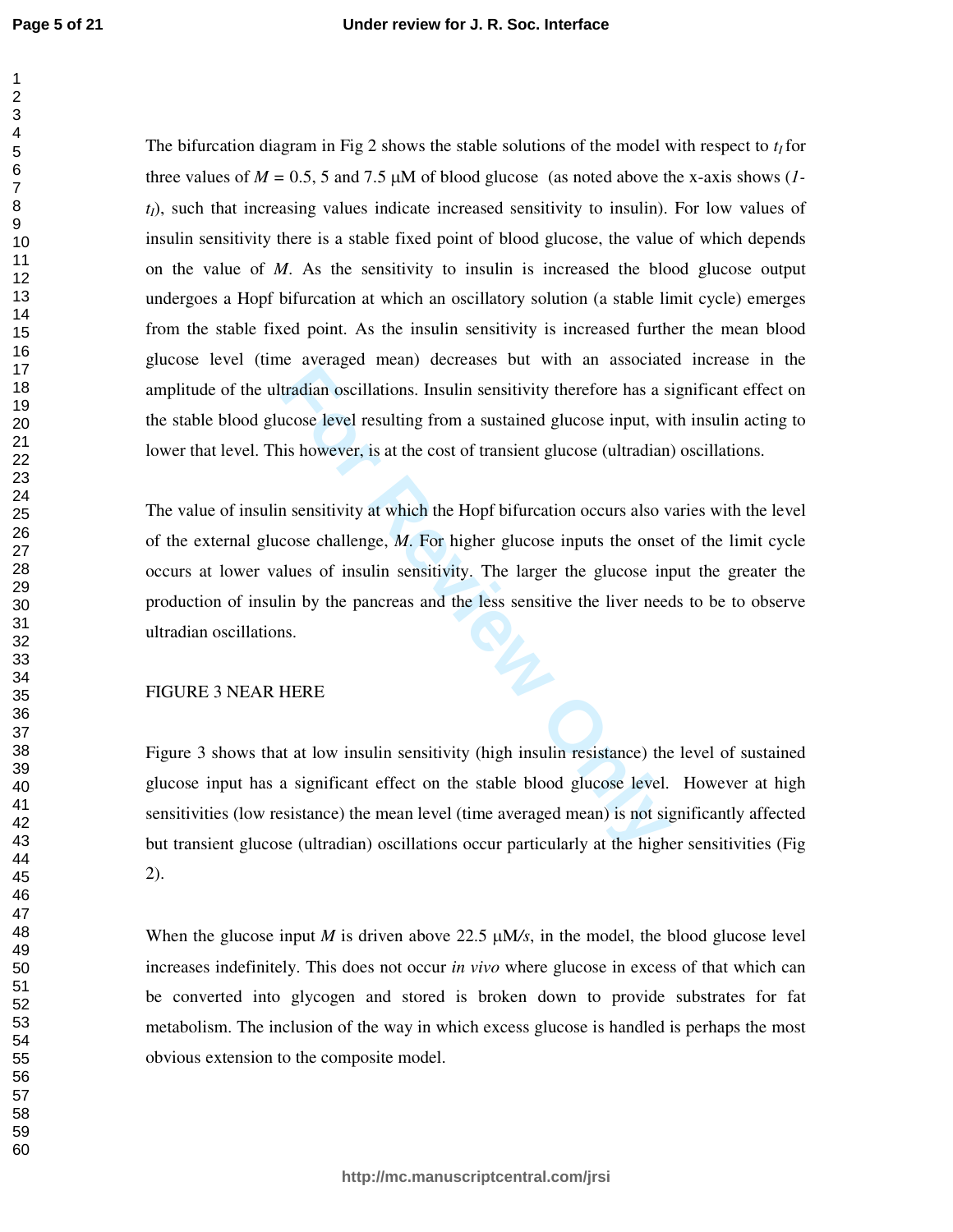The model demonstrates the large transient first excursion in the ultradian oscillation, a feature observed in some of the available experimental studies (e.g. [7]). Most studies, however, concentrate on the long-term behaviour under continuous glucose stimulus. Since the magnitude and duration of the transients vary with the model parameters experimentally observed transients can provide information about the underlying physiology. This is illustrated in figure 4 (A and B). Figure 9 in [1] shows example time courses for  $M = 10$  t<sub>I</sub> = 0.8 (low insulin sensitivity resulting in no oscillations) and  $M = 10$  and  $t<sub>I</sub> = 0.1$  (high sensitivity resulting in oscillations).

For Four Case level reached during the transient response to explusion and is largely independent of insulin size amplitude of the initial rise in blood glucose companity and the sensitivity of the liver to instinct the si The maximum glucose level reached during the transient response to external glucose is controlled by the glucose input, and is largely independent of insulin sensitivity (fig 4A). However the relative amplitude of the initial rise in blood glucose compared to the steady state oscillations (fig 4B) does depend on the sensitivity of the liver to insulin. A high initial transient can therefore be used to identify insulin insensitivity which may have consequences for diagnosis and treatment of disease.

#### FIGURE 4 NEAR HERE

From these results some general findings may be summarised as follows (see figure 5 which gives a schematic representation of the qualitative behaviour of the model with respect to variation in the glucose input parameter M and the insulin sensitivity parameter  $t_1$ :

Small glucose inputs that do not take blood glucose above the threshold for insulin release from the pancreas can be accommodated by direct glucose control, shown by the light grey region in Fig 5.

For intermediate glucose inputs, even for a liver which is completely resistant to insulin (and hence not subject to pancreatic control), as found in severe Type 2 diabetes or in Type 1 diabetes, where the pancreas fails to release insulin, direct glucose control always results in glycogen synthesis to stabilise blood glucose levels (fig 4A with insulin sensitivity at or near zero). With extreme hyperglycemia it is known that blood glucose levels may be as high as 20mM (see for example [11]). Abnormally high blood glucose levels are diagnosed for blood glucose concentrations greater than 7mM and restoration of a steady state after a glucose bolus is extremely slow in patients. A high, stabilized value of blood glucose characterizes a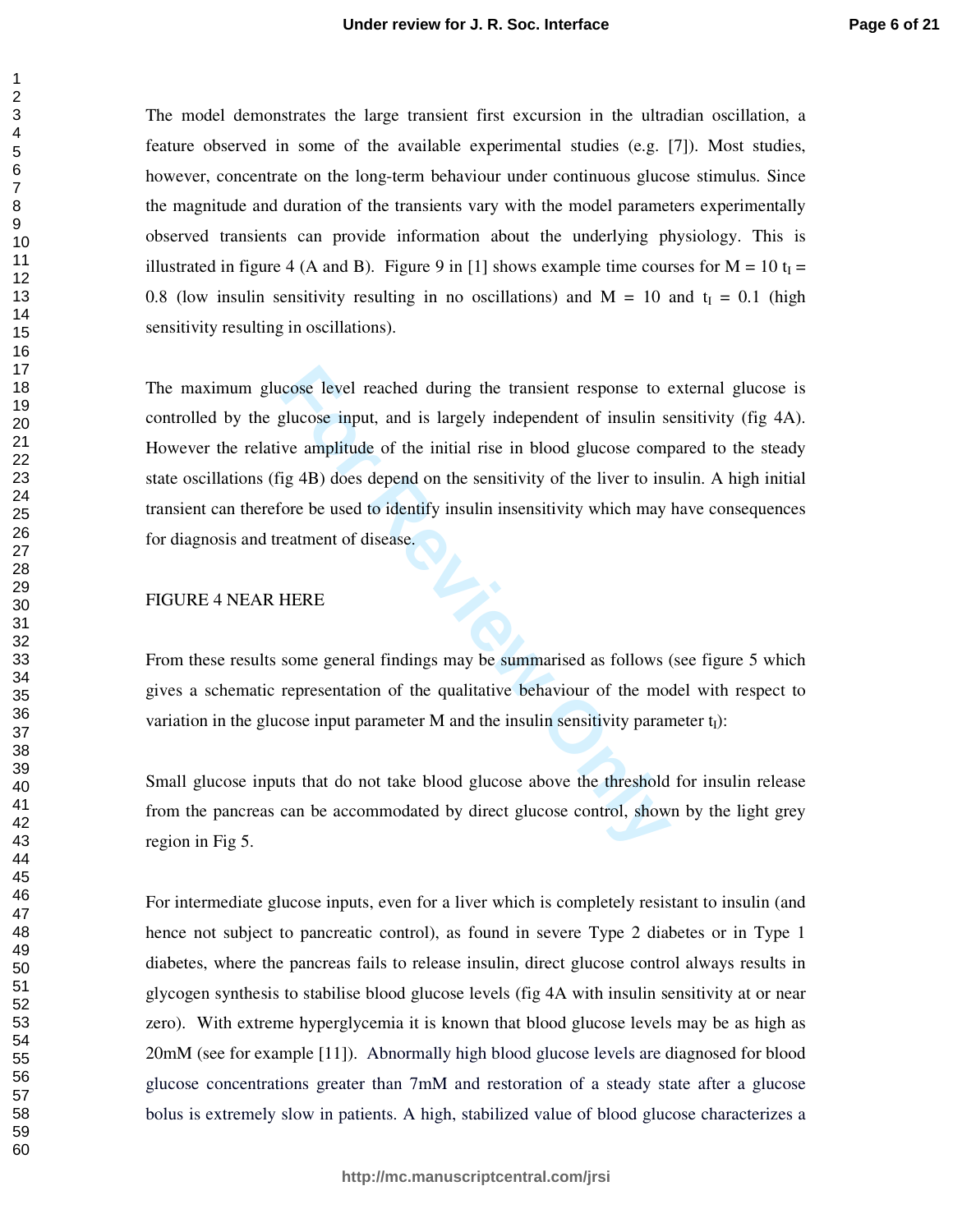situation where the system cannot return to the glucose set point. This result may represent the situation when the liver is completely resistant to insulin, or, alternatively Type 1 diabetes where no insulin is generated by the pancreas. Our model suggests that pancreatic control of blood glucose is possible so long as the sensitivity of the liver insulin receptor is at or above t I  $= 0.8$  (1-  $t_I = 0.2$  as shown on fig 3) when maximum blood glucose is within the range where the pancreas is sensitive.

For large, sustained glucose inputs, the model shows that blood glucose would increase without limit over time if there were no way of eliminating or utilizing the excess. In reality excess glucose is diverted into fat metabolism pathways.

For moderate glucose input and insulin resistance, pancreatic control results in good homeostasis, with low maximum blood glucose (the light grey region in fig 5). Insulin sensitivity above the normal range is characterized by under-damping of blood glucose oscillations.

iverted into fat metabolism pathways.<br> **For Formal All Example 19 and insulin** resistance, pancreatic control<br>
bow maximum blood glucose (the light grey region<br>
the normal range is characterized by under-damping<br>
y to insu Increased sensitivity to insulin may occur as a result of an autoimmune reaction, or pituitary or adrenal insufficiency. The onset of oscillations in a glucose tolerance test could provide an early indicator of insulin hypersensitivity. Currently there is no clear consensus over the protocol for a glucose tolerance test. Most practitioners sample only once or twice following the administration of glucose and there is no standard advice over the appropriate timing. In order to reveal the oscillations, it would be necessary to sample several times over two or three hours to reveal the temporal picture. Although individual variation will be considerable, we suggest that sampling for 2 to 3 hours at half hourly intervals would reveal the temporal pattern of the response and indicate whether the response is oscilliatory. Oscillations would alert the clinician early to the possibility of a change in insulin sensitivity.

A large transient excursion during the first oscillation, significantly larger than subsequent oscillations, also indicates insulin hypersensitivity. High insulin sensitivity can be a problem for individuals on insulin therapy for diabetes mellitus as a consequence of an autoimmune response. The consequences of insulin hypersensitivity are particularly marked in relation to fat metabolism ([12], [13], [14]).

# **4. Discussion**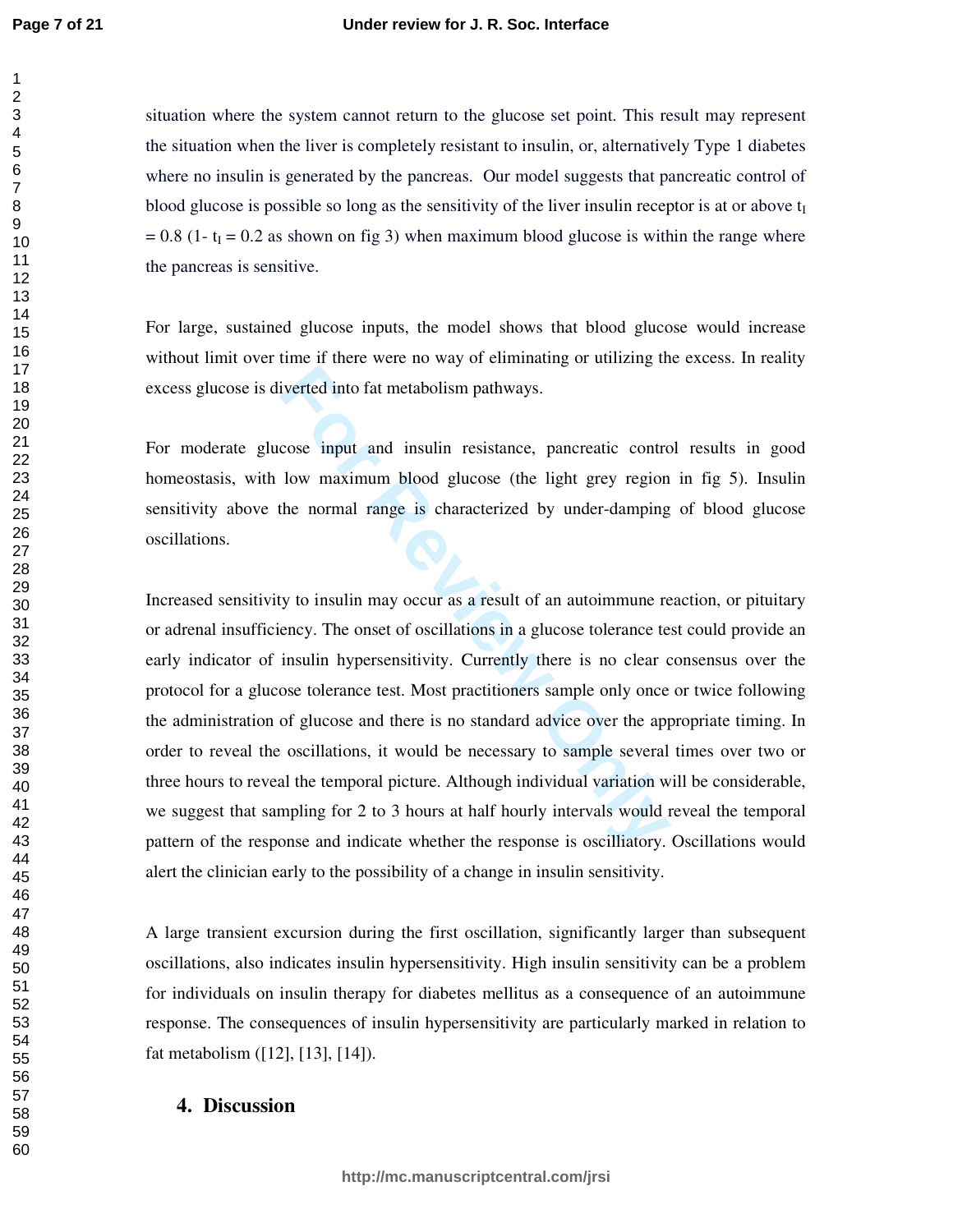The results we obtain from analyzing the composite model suggest that analysis of the relationship between the glucose stimulus and the magnitude of the resultant blood glucose excursion may provide a more effective indicator of homeostatic capability than considering the glucose increase resulting from a single glucose input. In our model effective homeostasis occurs over a region of glucose inputs where increasing glucose input does not result in increased blood glucose level. Further development of the model may reveal potential early clinical indicators of altered insulin resistance. This could be valuable since the model shows that unless insulin resistance increases by more than  $t_1 = 0.8$  (1- $t_1 = 0.2$ ), direct glucose control will compensate. Increased resistance indicates diabetes, while increased sensitivity may reflect an autoimmune response to insulin or pituitary or adrenal insufficiency. Both conditions benefit from early recognition and therefore treatment. For example, the analysis of transients in glucose tolerance tests may have diagnostic power for the study of pathologies of glucose metabolism (see fig 4B) which reveals that the magnitude of the transient response is determined by insulin sensitivity.

ntrol will compensate. Increased resistance indicate y may reflect an autoimmune response to insulin or p conditions benefit from early recognition and there sis of transients in glucose tolerance tests may have diogies of Finally the model supports the proposal that ultradian oscillations result from system level behaviour of feedback between liver and pancreas. Consider a situation in which glucose is fed into the blood at a constant positive rate *M*. This results in the indefinite growth of blood glucose concentration, other things being equal. However, when blood glucose concentration has reached a threshold level, release of insulin by the pancreas is triggered. This in turn results in an increase in phosphorylated glycogen synthase kinase (GSK), and hence in the increased rate of conversion of blood glucose into glycogen in hepatocytes (Model F of [1], Appendix A.6). The increase in blood glucose concentration is then arrested, resulting in a stable equilibrium concentration, but may be reversed if GSK production is sufficiently sensitive to insulin (i.e. provided  $t_I$  is sufficiently  $low$  – Model D of [1], Appendix A.4, equation A.4.1). If this reversal is fast enough, then blood glucose concentration can drop rapidly below the threshold at which insulin is released by the pancreas. In the absence of insulin, GSK then also drops rapidly, and the rate of conversion of glucose into glycogen is therefore reduced. Since glucose is still being ingested at a constant rate, blood glucose concentration may then again increase, and the cycle begins again.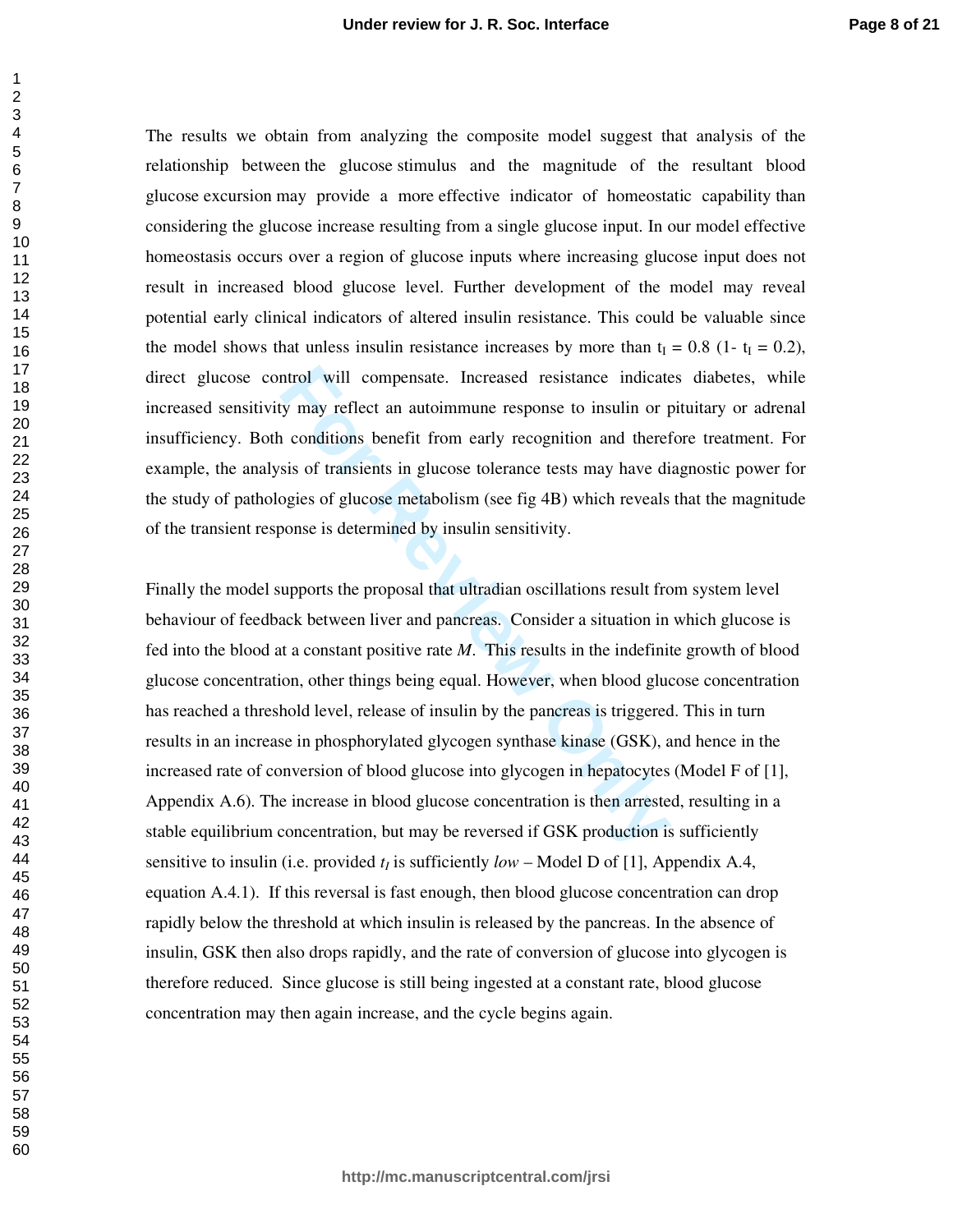This cycle of events leads to oscillations in blood glucose concentrations. These oscillations may be overdamped, or underdamped [15] or, result in a stable limit cycle as shown in Fig 2 depending on *M* and other model parameters. For a given *M*, these outcomes depend essentially on the sensitivity of GSK to insulin. As the control parameter *t<sup>I</sup>* decreases the insulin sensitivity increases and there is a sequence of bifurcations through resulting outcome blood glucose concentrations i.e. from stable equilibrium but with high glucose level to overdamped oscillations leading to lower stable equilibrium, to the appearance of a stable limit cycle with lower mean concentration, leading finally to physiologically unsustainable underdamped oscillations. We can demonstrate this computationally using the model.

**Formular Constant II** system, by setting the scalis sulin models and pancreas and cAMP models to zero, the scalistions in blood glucose for values of the external glums were observed in the complete system. Removing the i If we effectively remove the pancreas from the system, by setting the scaling factors between the pancreas and insulin models and pancreas and cAMP models to zero, the system does not produce ultradian oscillations in blood glucose for values of the external glucose input (M) for which oscillations were observed in the complete system. Removing the pancreas from the system is effectively equivalent to setting the insulin sensitivity of the liver to zero. In the first case (no pancreas) no insulin is produced and hence there is no response in the liver. In the second case (insulin sensitivity  $= 0$ ) insulin may be produced by the pancreas but the liver is unable to respond to the hormone. The bifurcation analysis has shown that under these conditions oscillations do not occur (see figure 2 (bifurcation diagram)).

If we incrementally increase the scaling between the pancreas and insulin models back to its original value we observe the reappearance of oscillatory solutions. The point at which this occurs depends on the glucose input  $(M)$  and the sensitivity of the liver to insulin  $(1 - tI)$ ; the higher the insulin sensitivity the lower the scaling value required to produce ultradian oscillations. These results do not depend on the value of the glucagon scaling parameter because for positive glucose inputs the blood glucose level does not fall below the value required to trigger the production of glucagon in the pancreas model.

We can explore the role of the feedback of blood glucose on the pancreas by varying the parameters which govern the response of the pancreas to the changes in blood glucose. The production of hormones by the pancreas is modelled using threshold (or hill) functions. The parameters  $t_{Ig}$  and  $t_{Lg}$  determine the level of blood glucose above or below the reference value at which the pancreas releases insulin or glucagon respectively. Increasing these parameters represents the situation in which the pancreas is less sensitive to changes in blood glucose. As  $t_{lg}$  is increased for a given M and  $t_I$ , oscillations cease to exist as the pancreas does not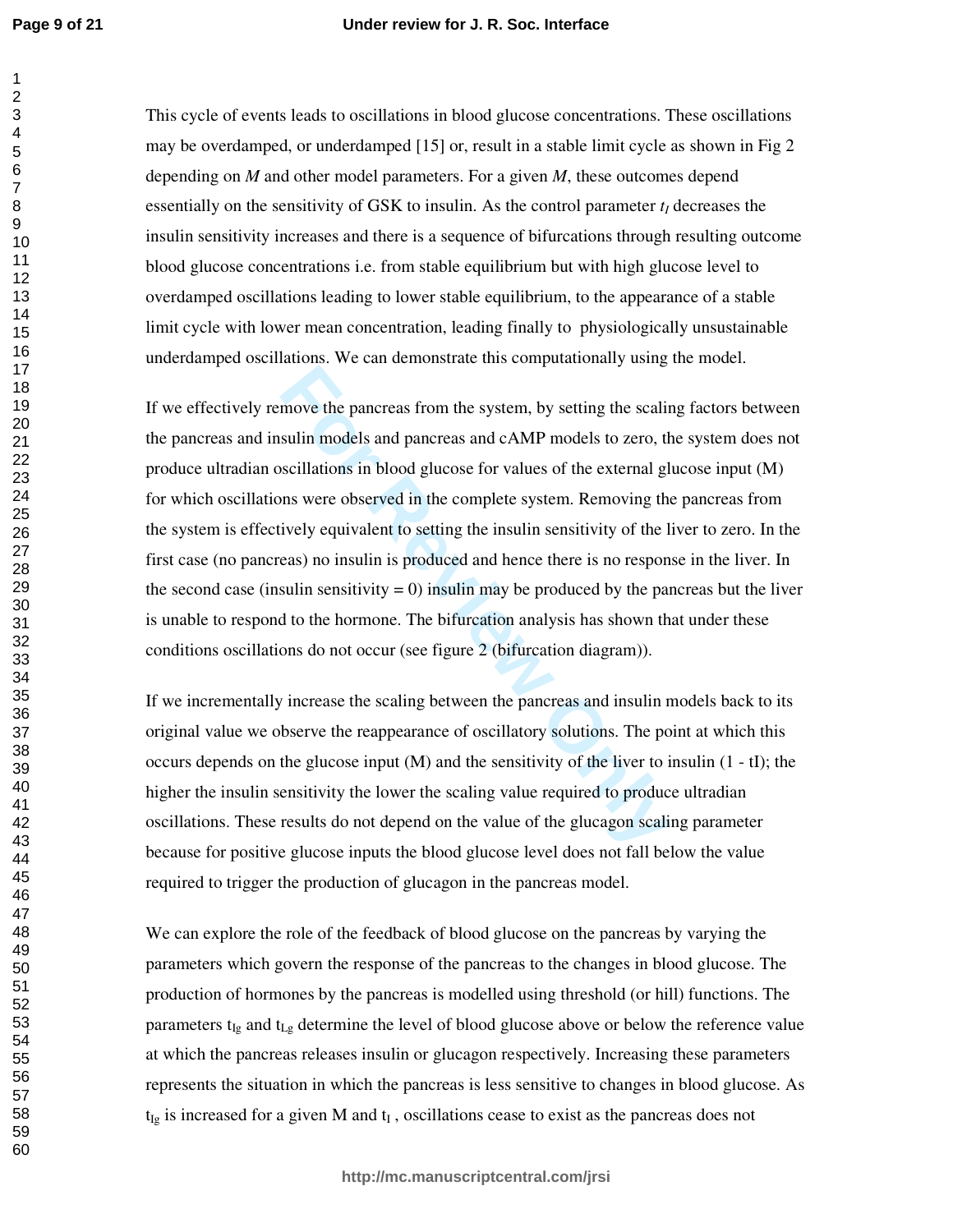respond to the initial rise in blood glucose with the release of insulin. The more sensitive the liver is to insulin the greater the range of  $t_{\text{Ig}}$  for which we observe oscillations (see Figure 6); the amount of insulin produced by the pancreas, even with a high glucose response threshold, is sufficient to trigger the regulation of GSK in the liver.

#### FIGURE 6 NEAR HERE

# **5. Conclusions**

This paper presents an exploration of the behaviour of the composite model of glucose homeostasis described in the companion paper [1]. We have explored the behaviour as a function of a range of glucose input values and also, since oscillatory behaviour is known to occur, we present a bifurcation analysis to provide quantitative information about the occurrence of these oscillations.

**Formular Solution** of the behaviour of the composite<br>bed in the companion paper [1]. We have explored<br>of glucose input values and also, since oscillatory beh<br>a bifurcation analysis to provide quantitative info<br>oscillation Analysis of the composite model and its results in this and the companion paper [1] reveals that direct glucose control, determined by the capacity of the liver to store glucose, plays an important role in the control of glucose homeostasis. Deficiencies in hormonal control generated by, for example, a reduction in insulin sensitivity, can be accommodated through the direct control mechanism over a surprisingly wide range of insulin sensitivities. The analysis suggests that the consequences of reductions in the sensitivity of the insulin receptor do not become significant until receptor sensitivity has fallen below 1- $t_I = 0.2$ . The masking of clinically significant alterations in insulin sensitivity by the direct glucose control mechanism has important consequences, because delays in recognizing the early signs of diabetes may have consequences for treatment.

The direct glucose control mechanism depends on the capacity of the liver to store glucose as glycogen, which provides a significant buffer to alterations in blood glucose however they may be generated. Glycogen storage diseases form a significant body of contributory causes to defects in glucose homeostasis, particularly when the defect resides within the liver, rather

 $\mathbf{1}$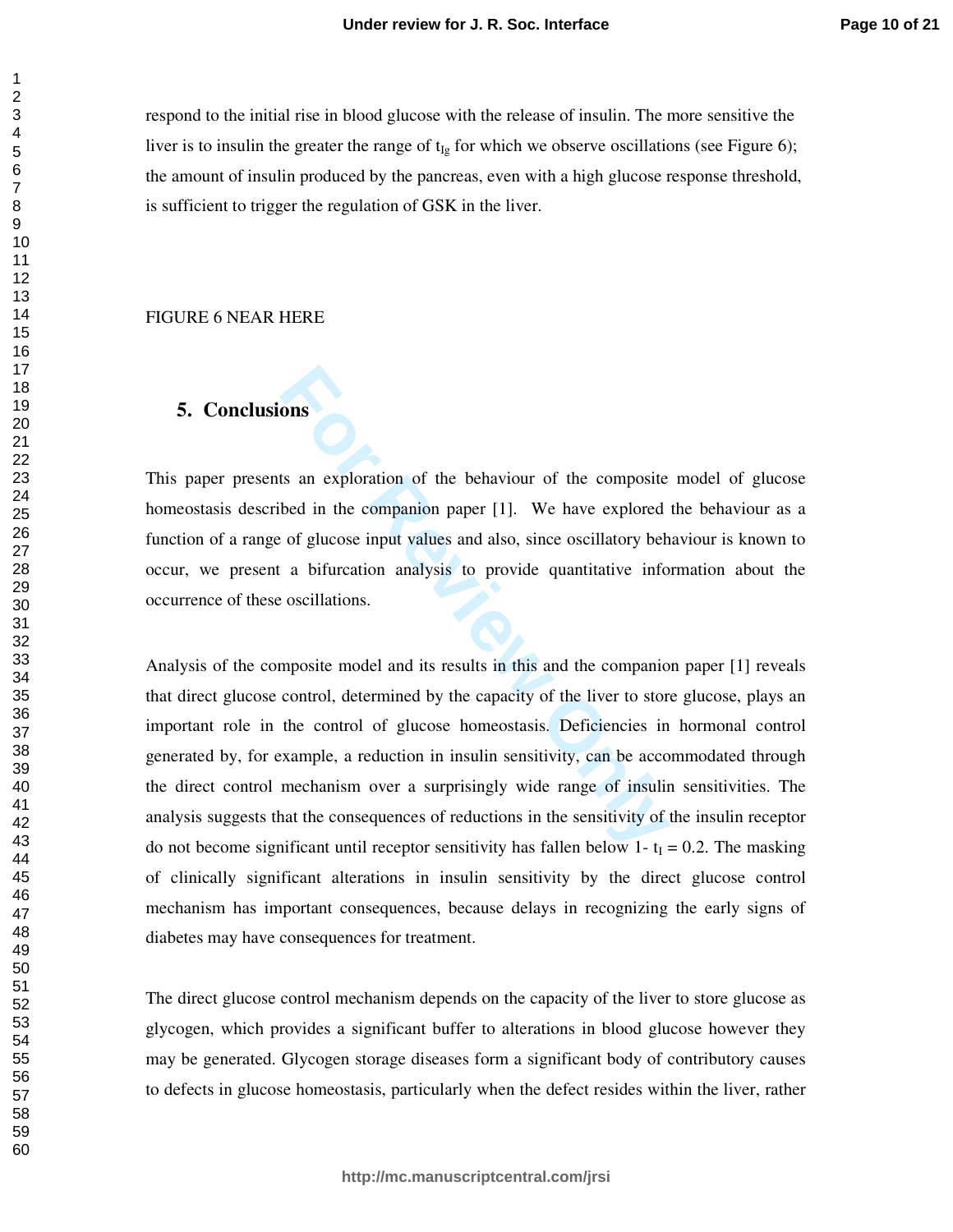than the muscles. Analysis of the part played by direct glucose control in glucose homeostasis should improve understanding of both causes and consequences of glycogen storage disease. The model presented here will provide a relatively simple way of testing the physiological consequences of metabolic defects that underlie glycogen storage disease because there should be directly demonstrable and measurable consequences for glucose homeostasis. Any reduction in the capacity of the liver to store glucose in the form of glycogen will, because of the significant role in glucose homeostasis, exacerbate any consequences of glycogen storage diseases.

del presented here is one step in an ongoing process codels of liver function and enhancing modelling methods interesting results and provides a foundation for we of liver physiology. An analysis of glycogen storage additi The composite model presented here is one step in an ongoing process of developing more complete system models of liver function and enhancing modelling methodology. The current model already yields interesting results and provides a foundation for work including other important elements of liver physiology. An analysis of glycogen storage disease would be valuable. Obvious additions to the core model include: an elaboration of glucose metabolism and storage to represent the physiological transition towards fat metabolism as cellular glucose levels increase, and the representation of multiple hepatocytes with heterogeneous properties and linked to each other by gap junctions, to investigate the role of metabolic zonation in liver function. Our composite model could also be enhanced significantly by the inclusion of a more detailed model of the pancreas.

# **6. References**

[1] Hetherington J., Sumner T., Seymour R.M.', Li L., Varela Rey M., Yamaj S., Saffrey P., Margoninski O., Bogle I.D.L. , Finkelstein F., Warner A. (2011) A composite computational model of liver glucose homeostasis. Part 1: Building the composite model. J Roy Soc Interface. Published online before print June 15, 2011, doi: 10.1098/rsif.2011.0141

[2] Margoninski O, Saffrey P, Hetherington J, Li L, Finkelstein A & Warner A (2006). A specification language and a framework for the execution of composite models in systems biology. *LNCS Transactions on Computational Systems Biology* **VII. 4230,** 163 – 124

[3] Noble D (2002). Modeling the heart–from genes to cells to the whole organ. *Science* **5560,** 1678-1682.

 [4] Lockton JA & Poucher SM (2007). Single dose glucagon (0.5 mg iv bolus) administration in healthy human volunteers is a robust model for assessment of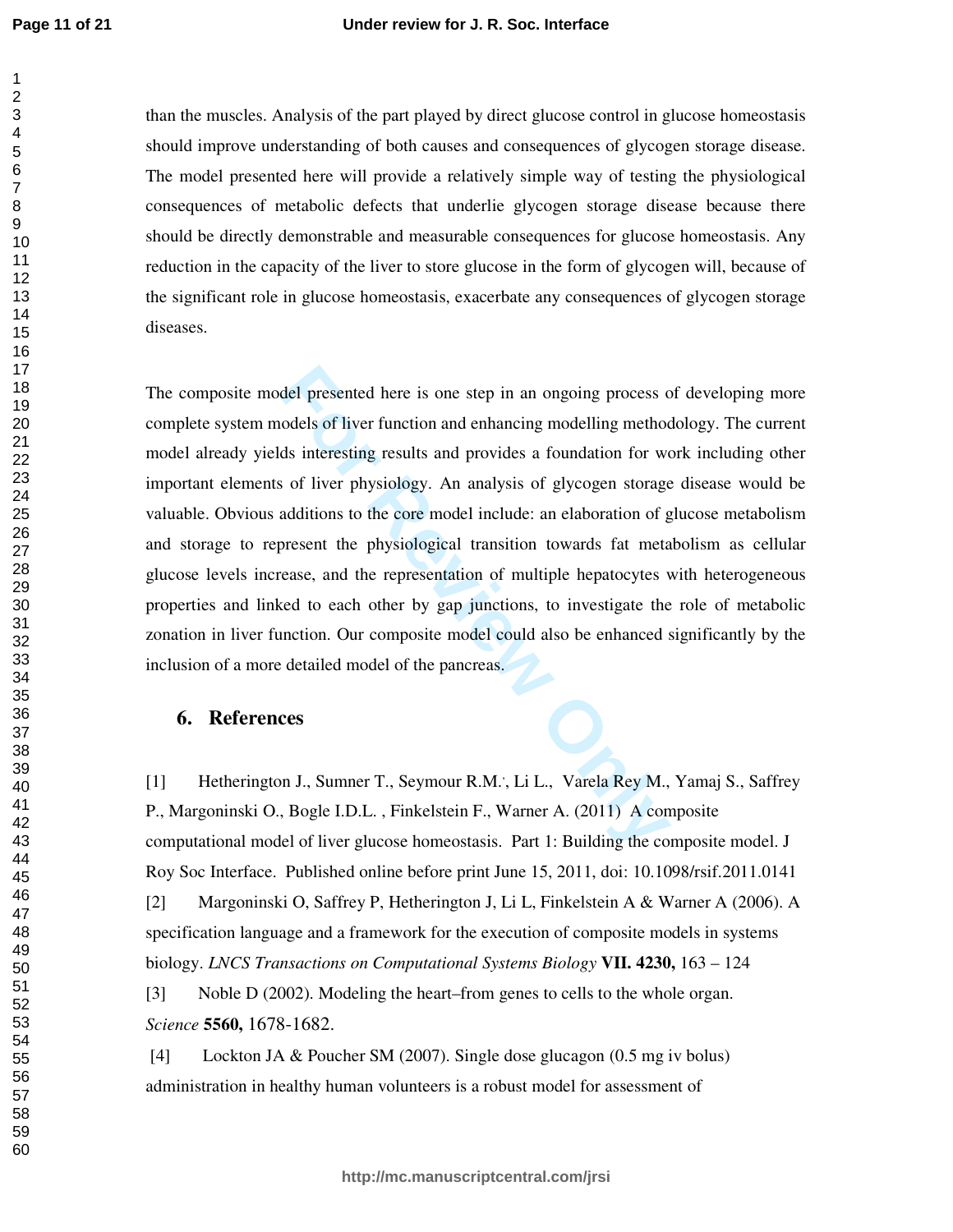glycogenolysis: characterisation of the glucose excursion after glucagon challenge. *J Pharmacol Toxicol Methods* **55,** 86–90

[5] Simon, C, Brandenberger, G and Follenius, M. (1987). Ultradian oscillations of Plasma Glucose, Insulin and C-Peptidein Man during continuous Enteral Nutrition. *J. Clin. Endocrinol and Metab.* 64, 669- 674.

[6] Simon C & Brandenberger G (2002). Ultradian oscillations of insulin secretion in humans. *Diabetes* **51** (Supplement 1), S258-S261

[7] Sturis J, Polonsky KS, Mosekilde E & Cauter EV (1991). Computer model for mechanisms underlying ultradian oscillations of insulin and glucose. *Am J Physiol Endocrinol Metab* **260,** E801–E809.

[8] P. Zimmet, K. G. M. M. Alberti & J. Shaw (2001), Global and societal implications of the diabetes epidemic, *Nature*, 414

[9] Weyer C., Hanson R., Tataranni P.A., Bogardus C., and Pratley R.E. (2000) A high fasting plasma insulin concentration predicts type 2 diabetes independent of insulin resistance. *Diabetes* 49 2094-2101

[10] Doedel E. (2007) AUTO-07p : Software for Continuation and Bifurcation Problems in Ordinary Differential Equations. http://indy.cs.concordia.ca/auto/ Concordia Universiry, Montreal, Canada.

**Example 1880**.<br> **For Review Concilic, Nature, 414**<br> **For Review Andres For Review Conditions R., Tataranni P.A., Bogardus C., and Pratley R.I**<br> **For Review Only A. For Review Only Concentration**<br> **For Review Only A. S** [11] Svendsen P. T., Lauritzen L, Søegaard, U. & Nerup J (1982). Glycosylated haemoglobin and steady-state mean blood glucose concentration in type 1 (insulindependent) diabetes. *Diabetoligica* **23,** 403-405

[12] De Bodo RC & Altszuler N (1958). Insulin hypersensitivity and physiological insulin antagonists. *Physiol.Rev*. **38**, 389 - 44

[13] Weng, W & Breslow, JL (1996). Dramatically decreased high density lipoprotein cholesterol, increased remnant clearance, and insulin hypersensitivity in apolipoprotein A-II knockout mice suggest a complex role for apolipoprotein A-II in atherosclerosis susceptibility *PNAS* **93**(25), 14788-14794

[14] Fujiwara Y, Hiroyama M, Sanbe A, Aoyagi T, Birumachi J, Yamauchi J, Tsujimoto G & Tanoue A (2007). Insulin hypersensitivity in mice lacking the V1b vasopressin receptor *J Physiol*. **584**(1), 235-244

[15] Hetherington J, Warner A & Seymour RM (2006). Simplification and its consequences in biological modelling: conclusions from a study of calcium oscillations in hepatocytes. *Journal of The Royal Society – Interface* 10, 319-331.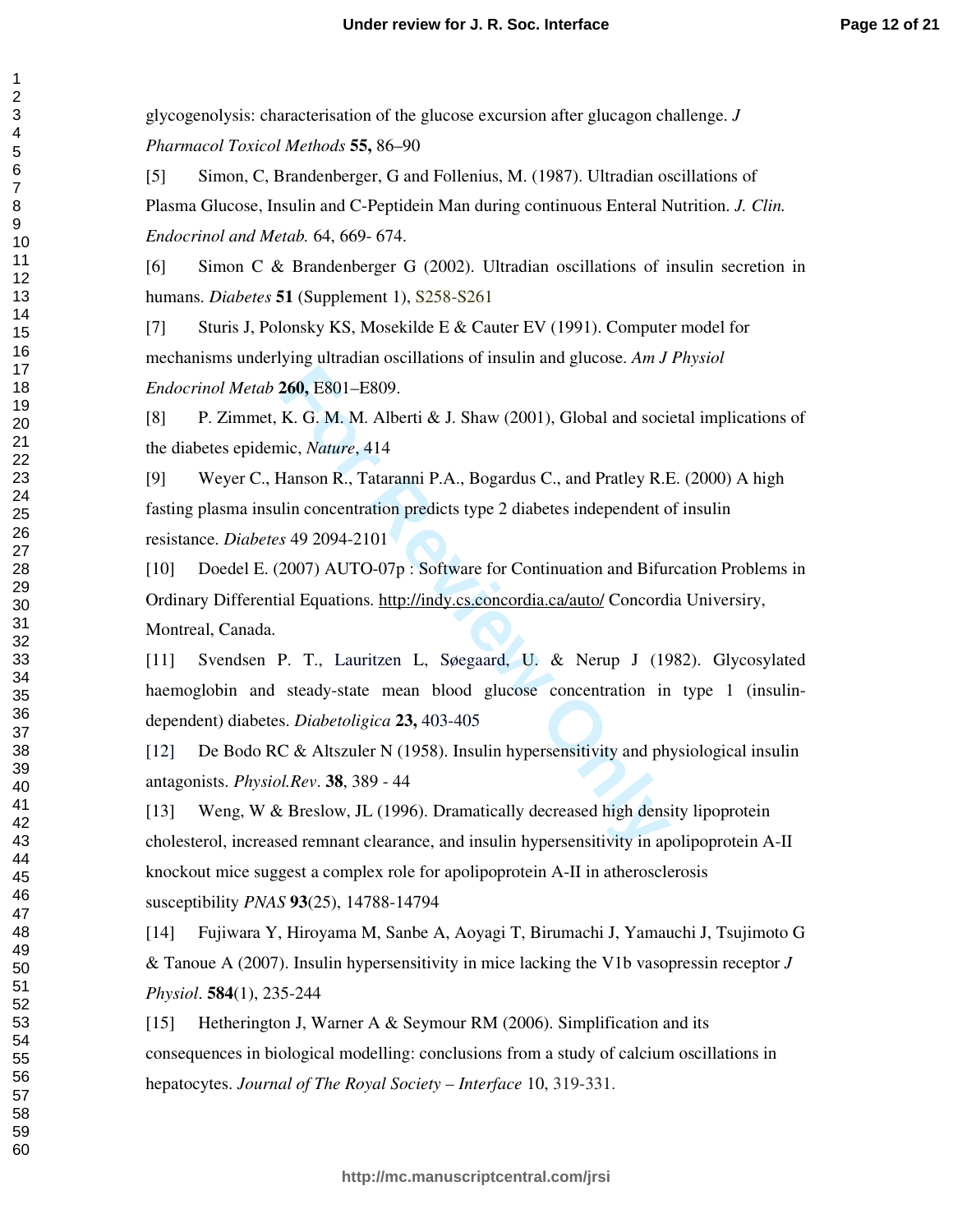$\mathbf{1}$ 

# **7. Acknowledgements**

This work was funded as a Beacon Project of the United Kingdom Department of Trade and Industry (DTI). We thank the DTI for their support. T Sumner was funded by a CoMPLEX EPSRC Doctoral Training Centre Studentship. We have enjoyed useful discussions with Jonathan Ashmore and Rajiv Jalan.

**For Review Only**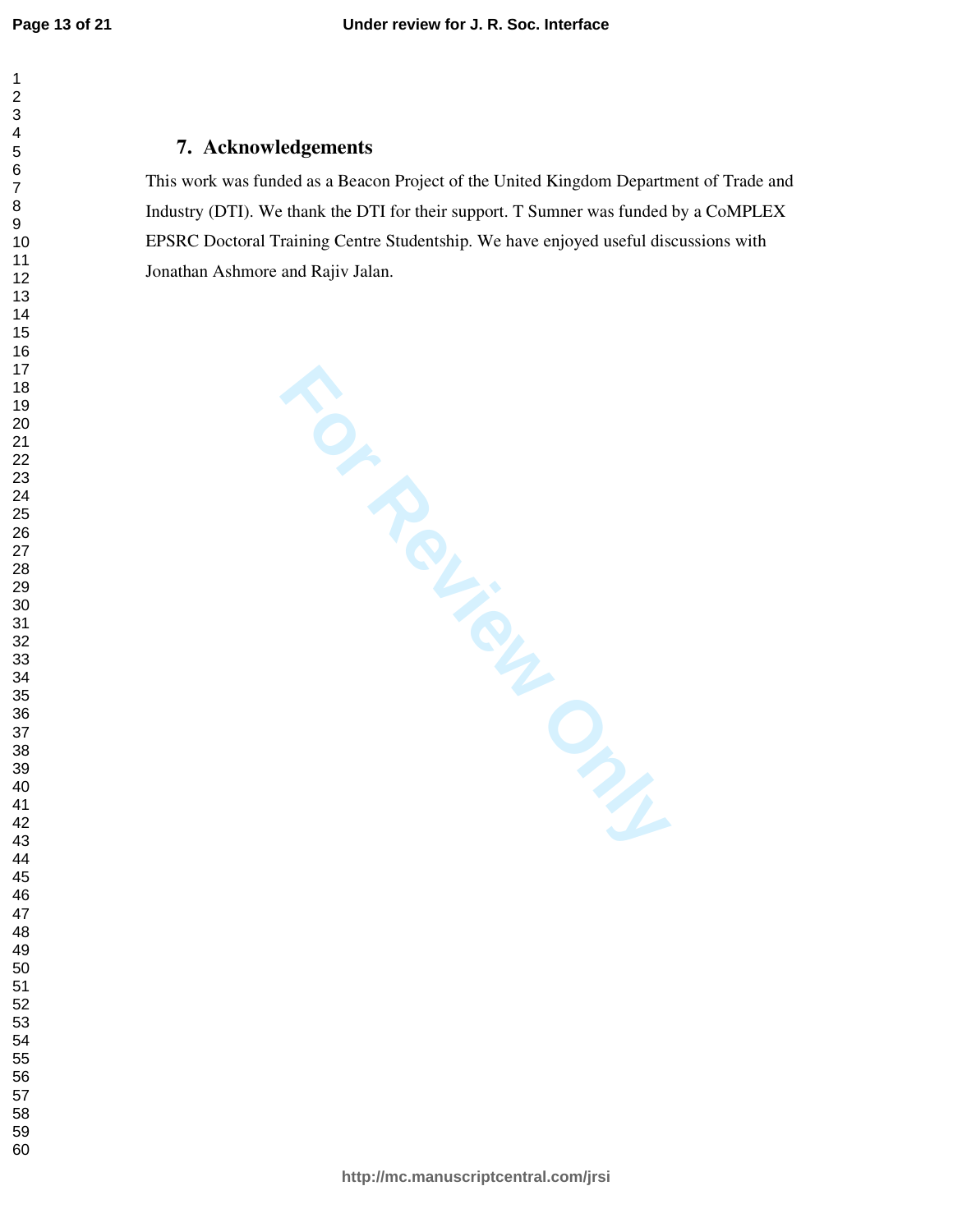# **Figure Captions**

Figure 1 – Sample model responses showing stable response ( $M = 7.5$ ,  $t<sub>I</sub> = 0.6$ ), transient with damped oscillations ( $M = 7.5$ ,  $t_I = 0.5$ ) and stable limit cycle ( $M = 7.5$ ,  $t_I = 0.4$ )

Figure 2. – Bifurcation plot as  $t_I$  is varied for three values of M showing when Hopf bifurcations occur. Solid line indicates a stable fixed point, filled circles indicate the minimum and maximum values of the limit cycle. Insulin sensitivity is plotted as 1-t I

Figure 3 - Final resting blood glucose concentration as a function of relative insulin resistance. For oscillatory solutions the mean value is shown. The curves represent various glucose inputs, from bottom to top,  $M = 0, 5, 7.5, 10, 15, 20, 22.5$ 

Figure 4 - Panel A: Maximum glucose value reached as a function of relative insulin resistance. Glucose input values and code for lines as in figure 3. Panel B: Amplitude of

initial transient relative to steady state value defined as (*xmax-xfinal)/xfinal)*. M = 7.5 ( .), 10  $($ [0, 15  $(*), 20$   $($ Δ $).$ 

Forman Paradies and Subsemburn values of the limit cycle. Insulin sensitivity is ploman values of the limit cycle. Insulin sensitivity is ploman illatory solutions the mean value is shown. The curve in bottom to top,  $M =$ Figure 5 –The qualitative behaviours of the model as a function of insulin resistance and glucose input. When insulin resistance is high, homeostasis can be maintained by direct glucose control. As insulin resistance falls, homeostatic control is increasingly dominated by pancreatic release of insulin and glucagon, oscillations in blood glucose become increasingly prominent, and occur at progressively lower blood glucose levels.

Figure - The y axis shows the value of  $t_{IG}$  at which model oscillations cease. For lower values the system oscillates.

 $\mathbf{1}$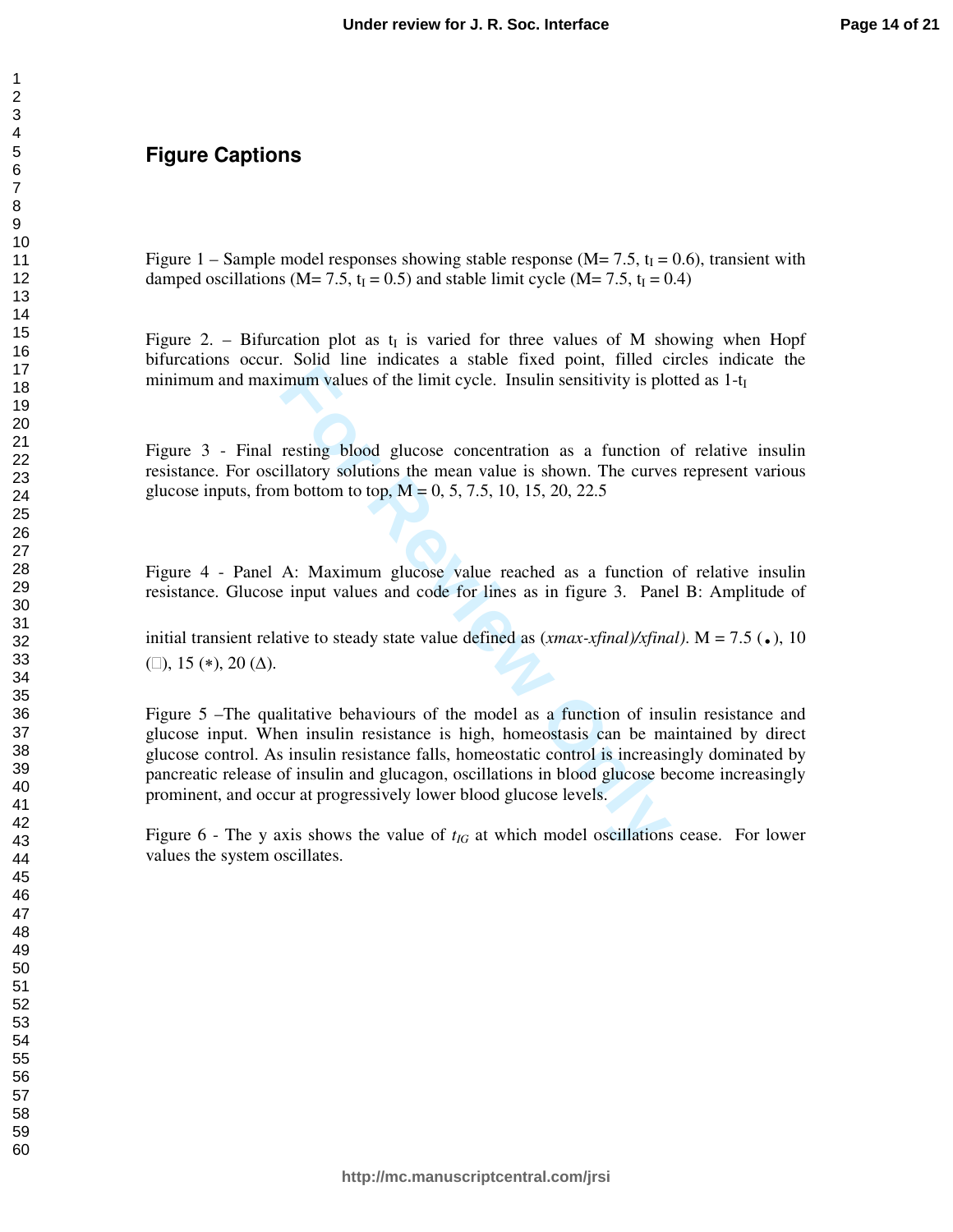

Figure 1 - Sample model responses showing stable response (M= 7.5, tI = 0.6), transient with damped oscillations (M= 7.5, tI = 0.5) and stable limit cycle (M= 7.5, tI = 0.4)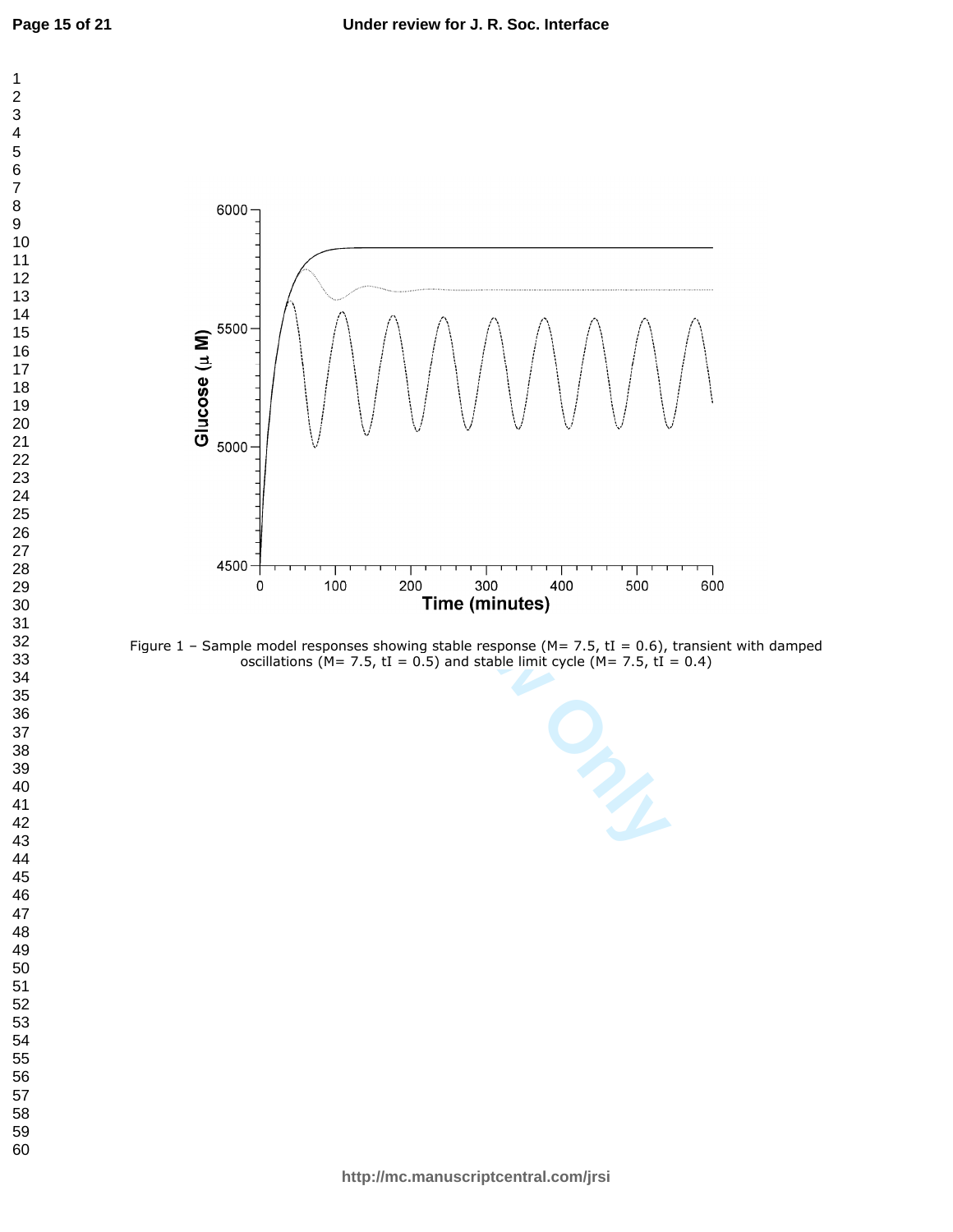



Figure 2. – Bifurcation plot as tI is varied for three values of M showing when Hopf bifurcations occur. Solid line indicates a stable fixed point, filled circles indicate the minimum and maximum values of the limit cycle. Insulin sensitivity is plotted as 1-tI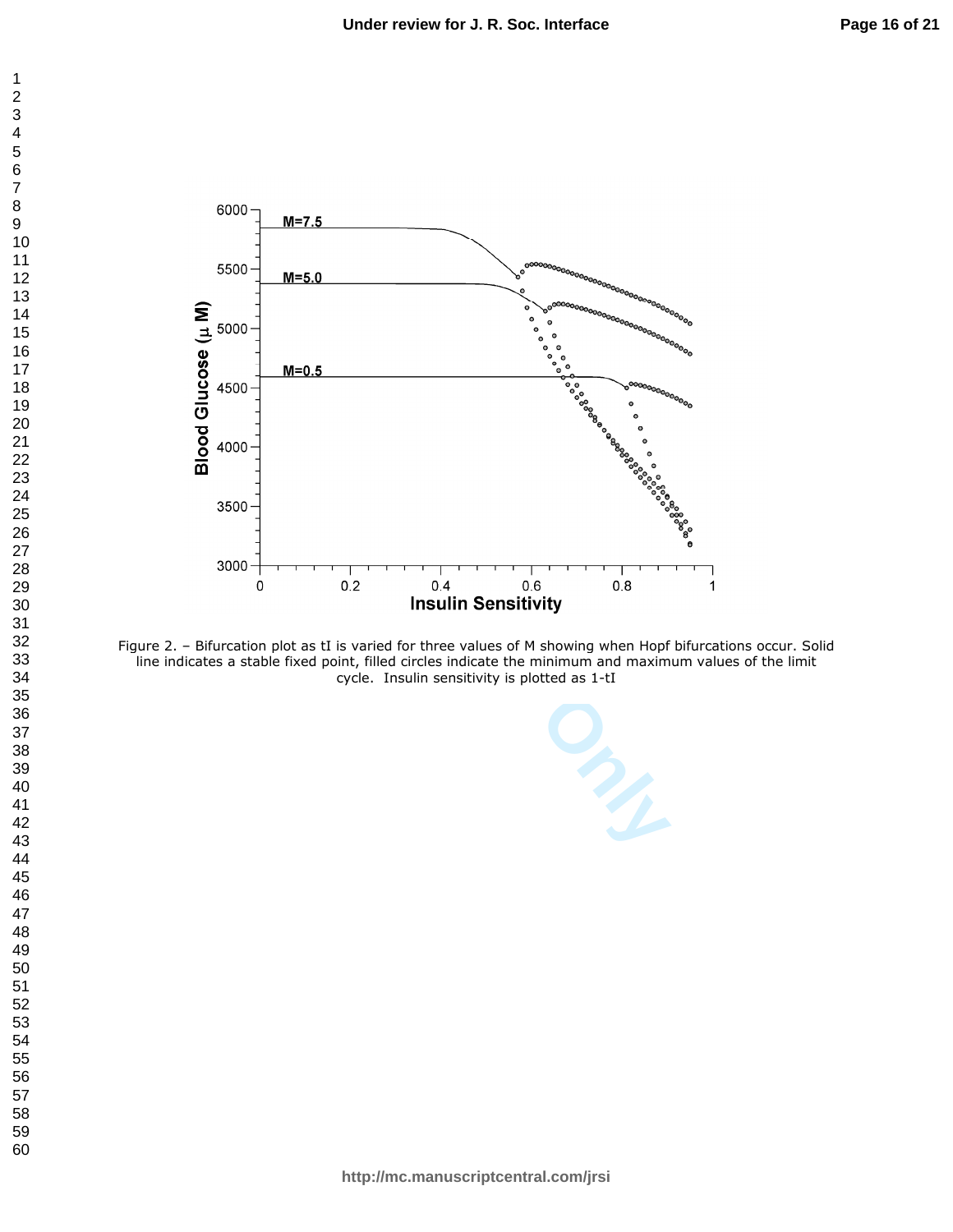$\mathbf 1$  $\overline{c}$  $\overline{\mathbf{4}}$  $\overline{7}$ 



Figure 3 - Final resting blood glucose concentration as a function of relative insulin resistance. For oscillatory solutions the mean value is shown. The curves represent various glucose inputs, from bottom to top,  $M = 0$ , 5, 7.5, 10, 15, 20, 22.5

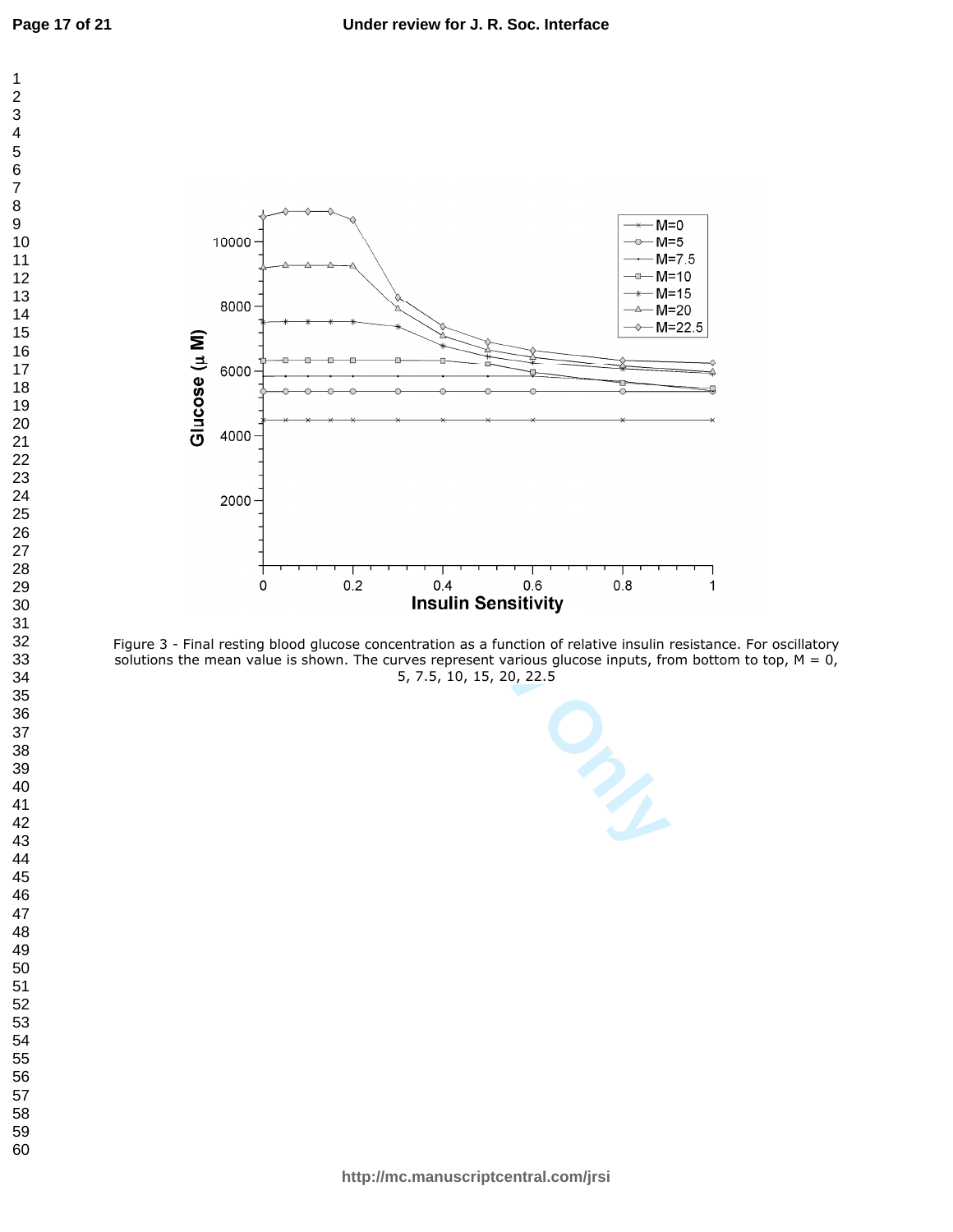

Figure 4 - Panel A: Maximum glucose value reached as a function of relative insulin resistance. Glucose input values and code for lines as in figure 3.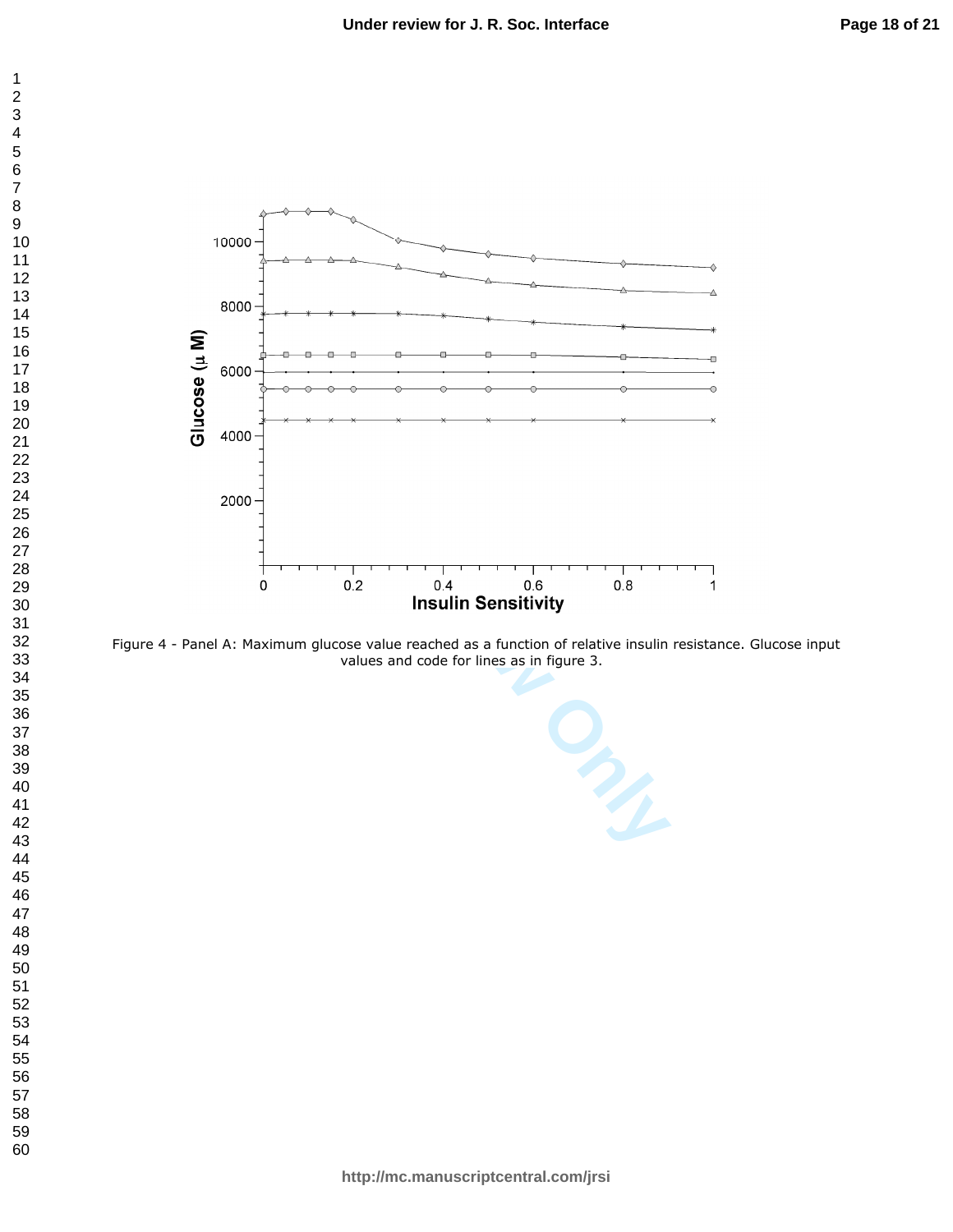$\mathbf 1$  $\overline{c}$  $\overline{\mathbf{4}}$  $\overline{7}$ 



Panel B: Amplitude of initial transient relative to steady state value defined as (xmax-xfinal)/xfinal). M = 7.5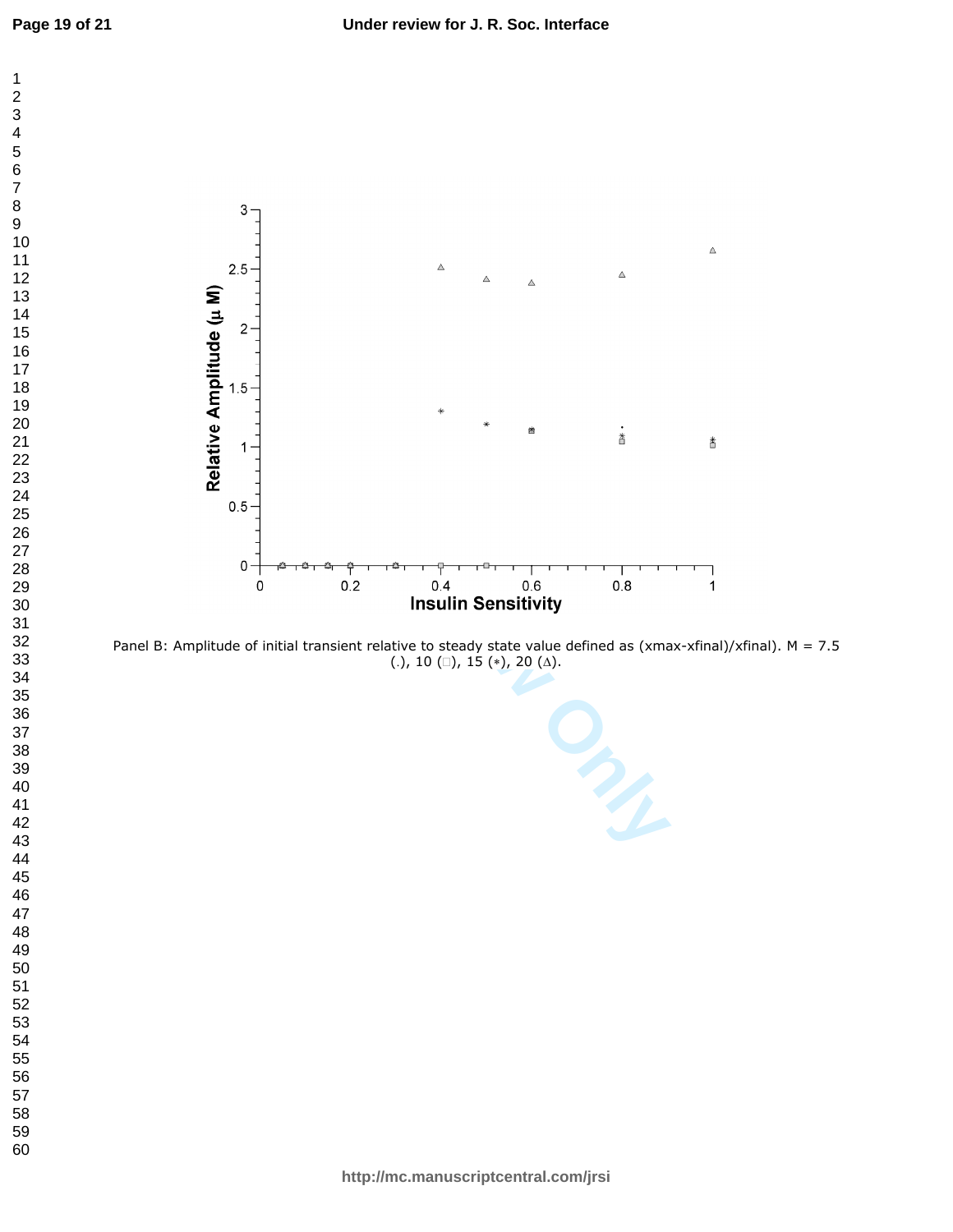

Figure 5 –The qualitative behaviours of the model as a function of insulin resistance and glucose input. When insulin resistance is high, homeostasis can be maintained by direct glucose control. As insulin resistance falls, homeostatic control is increasingly dominated by pancreatic release of insulin and glucagon, oscillations in blood glucose become increasingly prominent, and occur at progressively lower blood glucose levels.

86x58mm (300 x 300 DPI)